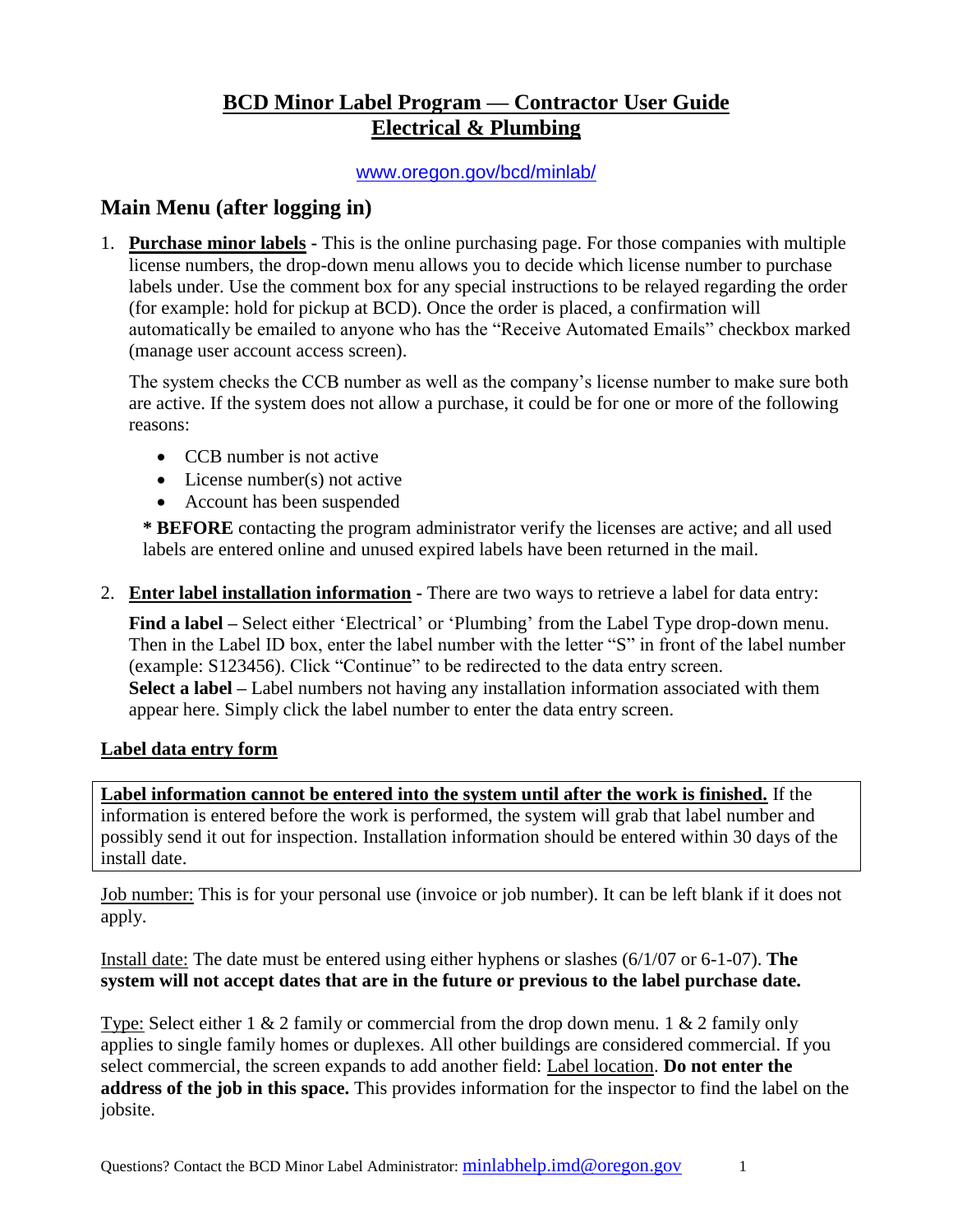**Commercial Properties:** Please advise installers to note where in the building the work was performed. For example, "Wal-Mart – add ballast" – is not specific enough. "Add ballast above aisle 5" or "add outlet in electronics" is much more helpful to the inspector.

Work description: Enter the work that was performed. Please be as specific as possible. Avoid abbreviations which can be misunderstood (e.g., "Replace 20amp gas furnace", do not enter "GF"). All water heater replacements should specify if it is a **gas** or **electric** water heater.

Installer name: Please provide the **first and last** name of the person **who performed the work,** not your company name.

Installer license: This box is for the **installer's personal license number,** not your company's business license number. Some limited electrical contractor licenses do not require the installers to be licensed; however other requirements must be met.

**Magnifying glass:** To the right of the license number box is a magnifying glass. Clicking on it will take you to the BCD [license holder search.](https://www.oregon.gov/bcd/licensing/Pages/search.aspx) If you do not know the installer's license number, this is the place to find it. <https://www.oregon.gov/bcd/licensing/Pages/search.aspx>

Job address: Enter the address **where the work was performed** using the following format as an example of an install with a building and suite number: 123 Main St Bldg 4 #213. The city and zip code associated with this address are required, and are entered in separate boxes underneath (city before and ZIP after the *OR*).

Owner address: If the person who requested the work **is residing at the same address where the work was performed,** simply check the box next to "same as the job address." (Note: checking this box causes the next section to disappear.)

- If the person who ordered the work **does not** live/work at the job address, their mailing information is to be listed in this section. Many jurisdictions mail out inspection requests to the homeowner or business rather than calling them.
- *When dealing with new construction:* If a homebuilder (e.g., DR Horton Custom Homes) hires your company to perform the work, the "same" box cannot be checked. Enter the mailing information for the homebuilder in the space provided.
- *Subcontracting:* If another company hires your company to perform work, **do not** list this company and their phone number as the contact information. You need to get the homeowner or business name and telephone number from the company that hired you.

Businesses: When the work is being performed at a commercial property (e.g., Wal-Mart), please provide the LOCAL telephone number and mailing address, or mark "same" if a jurisdiction can call or mail them to set up an inspection. Try to avoid using corporate office information, if possible.

Contact name: If residential, provide the **first and last name** of the person the jurisdiction will contact for the inspection. If both first and last names are not available, please provide the last name only, rather than first name only. If commercial, provide the **business name and a contact name** (if available) (for example, Willamette View Apts – Carol).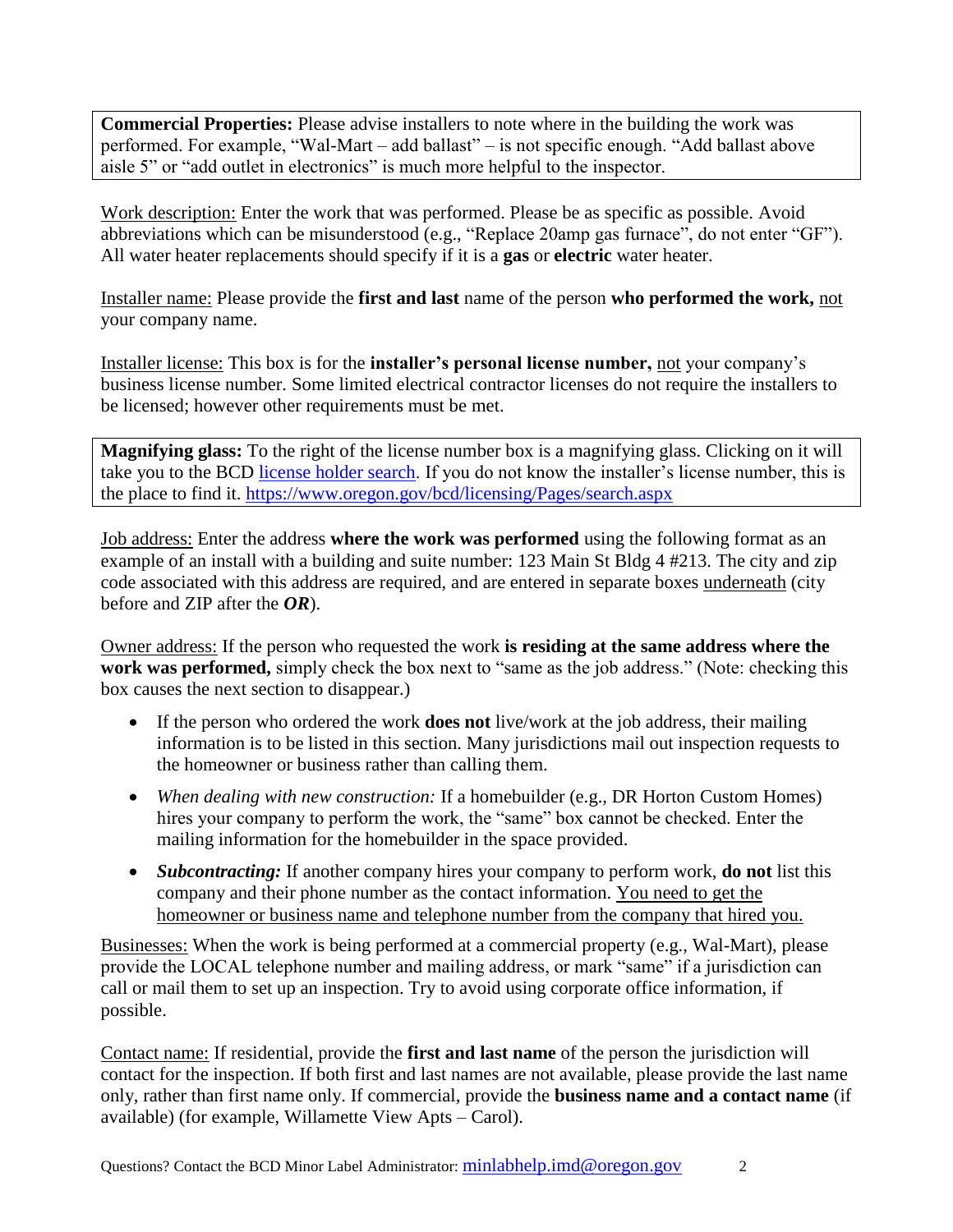Contact phone: A telephone number is required for all labels. Provide the telephone number that is associated with the contact name. **All telephone numbers must contain 10 digits—**the area code must be provided. Phone numbers can be entered as 10 digits without any hyphens or periods (e.g., 5033782804)—the system will automatically insert the hyphens.

Note or comment: Notes pertaining to the installation. **anything typed in this box will be visible to the inspector.** Please limit comments in this space to additional information pertaining to the install or the job site that was not entered in the work description. (For example: "noticed several code violations at property-advised homeowner" or "2<sup>nd</sup> floor laundry room".) Any information that could be helpful to the inspector may be typed in this space.

SAVE: When all required fields have been completed, click SAVE to finish. If any of the required fields have not been filled in, the system will prompt you with a red error message at the top of the screen. You will not be able to save the installation information if these fields are not complete. If you try to exit without saving, the system will prompt you to save your work before exiting or the information will be lost.

Once the information has been saved, the finished product will be displayed with the following options:

- Make corrections to this information. If you see that you have made an error, you can select this option and make the necessary corrections. Click SAVE when finished or the information may be lost.
- Confirm and go to another label. This directs you to the **Find a label screen where another** label number can be selected for data entry.
- **Confirm and go to purchase details.** This will take you to the Payment and purchase history screen.
- Cancel and go to another label. If you did not want to enter this information after all, you can cancel what you have already entered and select a different label number.

You can also confirm or cancel and go to the Main Menu.

If you enter installation information, save your entry, and leave the data entry area without editing when prompted to do so, you **will not** be able to go back and change what you have entered.

3. **Search by label number -** Similar to the Search the minor label database on the Welcome page, but is only available to users who have logged in to the system. Additional information such as job address, business/homeowner contact information, and inspection information (if applicable) is displayed for your company's labels.

At the top right-hand corner of the screen the purchase details associated with this label can be reviewed or you can return to the previous screen to search another label number.

4. **View purchase history -** Displays all minor label purchases—the order date, label numbers purchased, date shipped, and account balance. The label numbers are hyperlinks directing you to the page displaying the purchase information, as well as information about that set of labels. Clicking Add Now will direct you to the label data entry form for that particular label number.

This is yet another way to see the information connected with a specific minor label and those labels still needing data entry.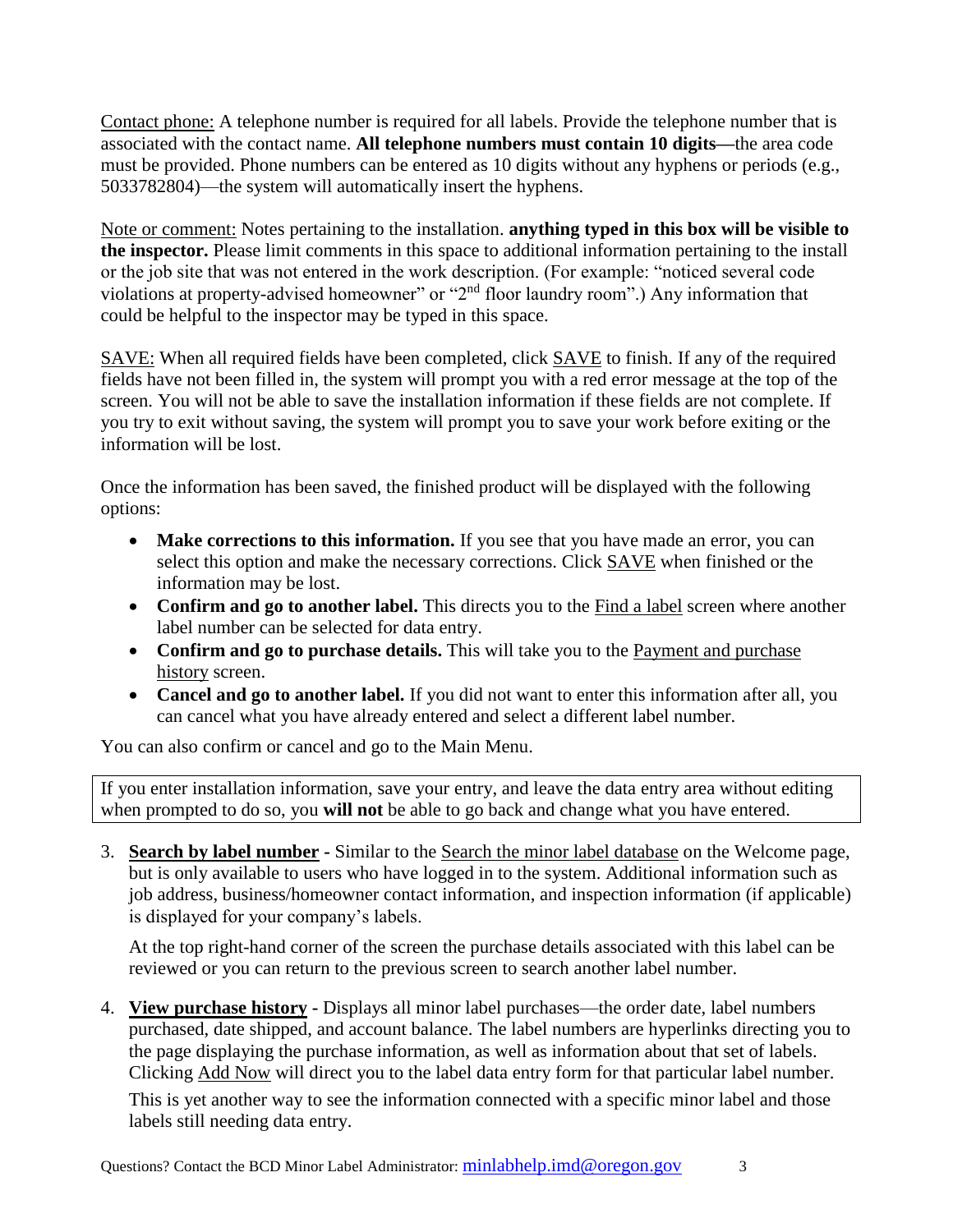5. **Inspection history -** This screen displays the results of inspections performed on your installations. Only Pass and Fail results are displayed. This screen shows the date the installation was passed/failed, the label number (hyperlink with detail), inspecting jurisdiction (hyperlink with jurisdiction contact information), the inspection status, and any comments from the inspector.

If a label should fail, the details of why the label failed will be displayed here (this information will also be relayed in an automated email). Contact the jurisdiction to resolve the situation.

- 6. **Manage user accounts -** There can be only one "primary" user on the account. This user will have the ability to set up account access for others in the organization. There is no limit as to how many users can be on an account, but each user must have a unique email address. Before beginning, the primary user will need to know the email address of additional users, as well as what the user would like to use as their User ID. Clicking on Manage user account access will display the active user list. To add additional users:
	- Click Add a new proxy user
	- Type in the User ID for the additional user
	- Fill in the rest of the blanks with the new user's information
	- Click on the access level checkboxes relevant for the new user. (Access levels can be changed at any time by clicking on the green and blue icon to the right of the user's email address. This procedure is discussed in more detail below.)
	- Click Save

An email will be generated to the new user providing their temporary password.

Clicking on Edit icon displays the user's:

- user ID
- contact information
- access settings (the primary user can check/uncheck access levels for other users)

If an employee should leave your organization, click on the green and blue Edit button to the right of their email address and uncheck their access level boxes. Click Save.

- Account Management: Allows access to add/edit company info.
- Enter label Installation Info: Allows access to enter installation info.
- Purchase Labels: Allows access to purchase labels, will require payment info each purchase.
- Receive Automated Emails: Users with this level checked will automatically receive the following emails:
	- o Pass/fail inspection results
	- o Labels that are soon to expire or have expired
	- o Order confirmation
- Reports: Allows access to view expired label report.
- User Management: Allows access to add/edit users.
- View All Available Notes: Allows access to view any notes on the account.
- View Financial Information: Allows access to view purchase history. Does NOT show credit card or secure information.
- View Inspection History: Allows access to view inspections.
- View Order History: Allows access to view purchase history.